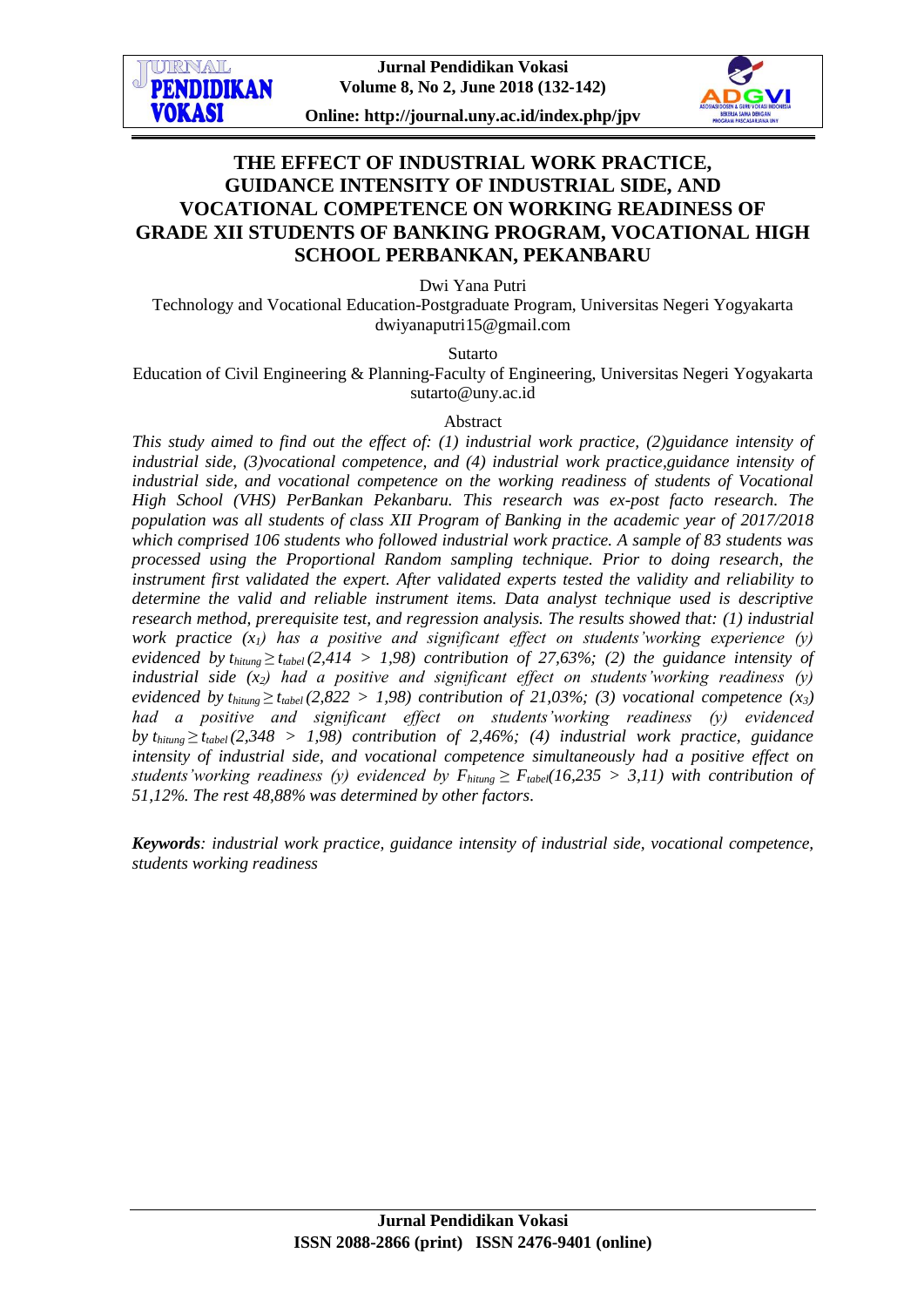### **INTRODUCTION**

Education is one of the important aspects of the progress of the State. Advanced education will produce intelligent and skilled people. The statement is in line with the definition of education in Law No. 20 of 2003 on National Education System (Department of National Education, 2003):

*"Education is a planned conscious effort to create an atmosphere of teaching and learning process so that learners actively develop their potential to have spiritual power, self-control, personality, intelligence, noble character, and skills needed by students, society, nation and state."*

Nowadays, educational programs are directed to develop skills for learners. Schools, teachers and other stakeholders are expected to provide facilities to support students' skills. Vocational High School is a School that is designed to develop the skills of students as one of the institutions that are obliged by the government to prepare its graduates to work in some industrials. As stated in the explanation of Law Number 20 of 2003 on the National Education System (UUSPN No. 20 of 2003) that vocational education is an education that prepares students to be able to work in a particular field. Thus, vocational education serves as a means of preparation to work in some industrials. The implementation of education in vocational School is always adjusted to the conditions and needs of industrial. But data obtained from the Central Bureau of Statistics (CBS) released the number of unemployed in Indonesia of a August 2017 reached 7.04 million people. This number increased 10 thousand people compared to August 2016. Meanwhile, the Open Unemployment Rate (OUR) reached 5.50%. Of the 5.50% OUR, the highest unemployment is a graduate of Vocational High School with a percentage of 11.41%.In brief, the percentage increased compared to August 2016 which only reached 11.11% (Murdaningsing, 2017).

According to Nore & Lahn (2014) in the debates about vocational education and training (VET), the interaction between School and work is a recurrent theme. The purpose of Vocational High School is to prepare graduates ready to enter the world of

work or industrial. One of the most accepted departments of the labor market is banking. The banking is one of the most wanted job by job seekers in Indonesia. People with a variety of educational backgrounds also apply for jobs in the Bank.

Working readiness is an ability that indicates coordination between the factors that influence it must be owned by someone to achieve the goal to be able to work immediately after graduation without requiring a period of adjustment takes a long time. Student readiness is influenced by internal factors that come from the students themselves include maturity both physical and mental, pressure, creativity, interest, talent, intelligence, independence, mastery of science, and motivation. Other factors are external factors that come from outside the students themselves include the role of society, families, facilities and infrastructure Schools, information about industrials, and work experience. Students are said to be ready to work, if they have optimal maturity and intelligence. But in real circumstances, not all vocational students have optimal maturity and intelligence that can support them in preparing themselves to work in famous industrials. Therefore, Vocational High School held a learning program that can support graduates who are ready to work in some industrials is called called internships. The internship program aims to enable students to directly apply their skills in industrials (Tamrin, Slamet, & Soenarto, 2018). The apprentice system in Germany is called Dual System or Multiple System Education because it combines job training with theories taught in School one or two days per week (Petrosky, 2). Deissinger (2010) suggested Dual System can be applied by giving training and vocational education in full time in partner institutions. The main purpose of dual system is to produce skilled workers, qualified, have flexible working ability according to their field.

One of the efforts to improve the quality and relevance of vocational education is the enhancement of *link and match*. Dual system education which is based on *link and match policy* expect vocational education competence will be implemented in two places. Some educational competencies are carried out in the School, namely vocational theories and basic practices, and some are implement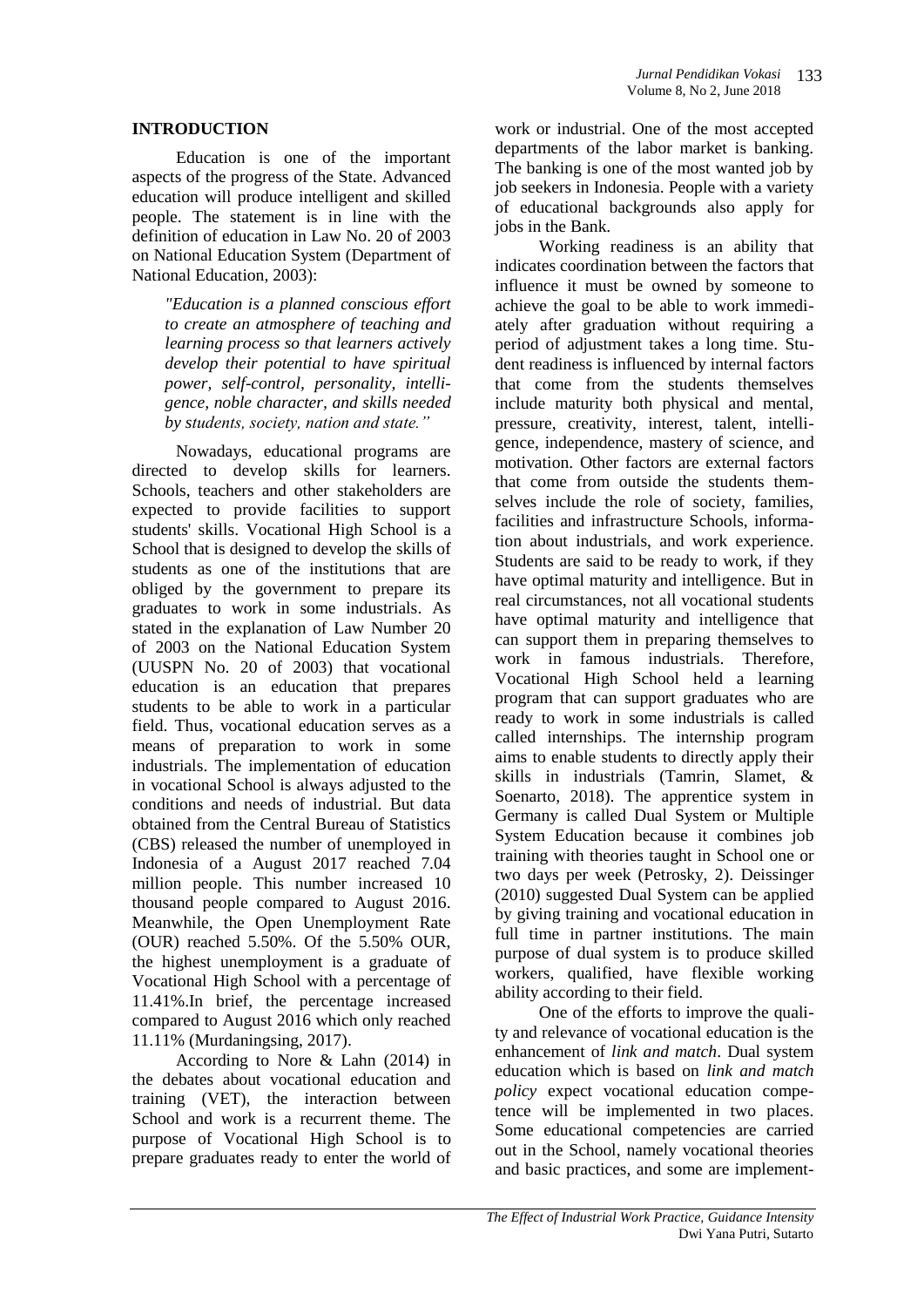ed in the workplace such as productive skills gained through learning by doing (Mardiyah & Supriyadi, 2013). According to Supriadi (2002), *link and match* can provide implications for human resource, future, quality and excellence, professionalism, value-added and economic insight in the organization of vocational education. Based on the above description, it can be stated that the implementation of Dual System Education emphasizes the integration of education in Schools with education obtained in the company. Dual System Education provides an efficient way of producing high graduates in technology (Göhringer, 2002).

Industrial work practice is an activity between Vocational High School and industry as part of Dual System Education. It is a productive skills activity carried out by the vocational School students in the business world / industrial world that has the aim of improving the ability of the learners (Prasetyo, 2013). Dikmenjur (2008) suggested that it is a concrete manifestation of Dual System Education in which the learning program implemented by learners is done in the world of work. In brief it is a productive skills program implemented by Vocational School students in some industrials as part of Dual System Program.

The students shoud get any guidances industrial work practice. The word "intensity" comes from English (Echols & Shadily, 2014, p. 326). In the Great Indonesian Dictionary of the Ministry of National Education (Departemen Pendidikan Nasional, 2008, p. 506) intensity is defined as "its state, level, and intense measure". Intensity is the unanimity of effort mobilized for a business. So the intensity is the amount of effort and sincerity done by someone in doing certain activities. Meanwhile, the word guidance is derived from the verb "to guide" (Hallen, 2002, p. 3). In short the intensity of guidance can be interpreted the number of efforts and seriousness done by a person in performing a psychological process of assistance in the form of knowledge, understanding and certain competencies to help individuals or groups in order to develop the capabilities students have. Consequently,the students should be able to develop their ability such as money calculations, registration, operation of the work equipment (computer, scanning equipment, etc.), opening new

customer accounts, documentation and other works related to all Bank activities and other financial services.

One of educational backgrounds is the competence or expertise possessed, both from School education and industrial work practice. Spencer stated that competence is as a basic characteristic possessed by an individual who deals causally in meeting the criteria required to occupy a position (Palan, 2007). Competence consists of 5 (five) types of characteristics: motives (consistent willingness as well as the cause of action), innate factors (character and consistent response), self concept (self-image), knowledge (information in a particular field) and skills to perform the task). Government Regulation (PP) Law No. 23 of 2004 (Presiden Republik Indonesia, 2004) on the National Agency for Professional Certification (BNSP) describes the certification of work competence as a process of awarding competency certificates that are conducted systematically and objectively through competency tests referring to the national and international work competency standards. Pavlova (2010, p. 9) states about the competencies defined as follows:

*"The definition of competence adopted by the committee recognized that performance is underpinned not only by skill, but also by knowledge and understanding, and they involve both the ability to perform in a given context and the capacity to transfer knowledge and skills to new tasks and situations."*

From the definition above, it can be interpreted that vocational competence in the wider scope is not only limited to the ability but also related to the profile of the attitude, mental and understanding of a person in carrying out his work or in other words the value of competency in hard skill and soft skills. Vocational competence also relates to the contribution that an individual professional can make to a better economic change.

Based on Decree of Director General of Primary and Secondary Education Number: 330/D.D5/KEP/KR/2017 the banking program has Core Competence and Basic Competence as follows: (1) Communication competence (2) money calculation competence (3) competence in doing transaction in the bank (4) competence of office equipment use (5) cor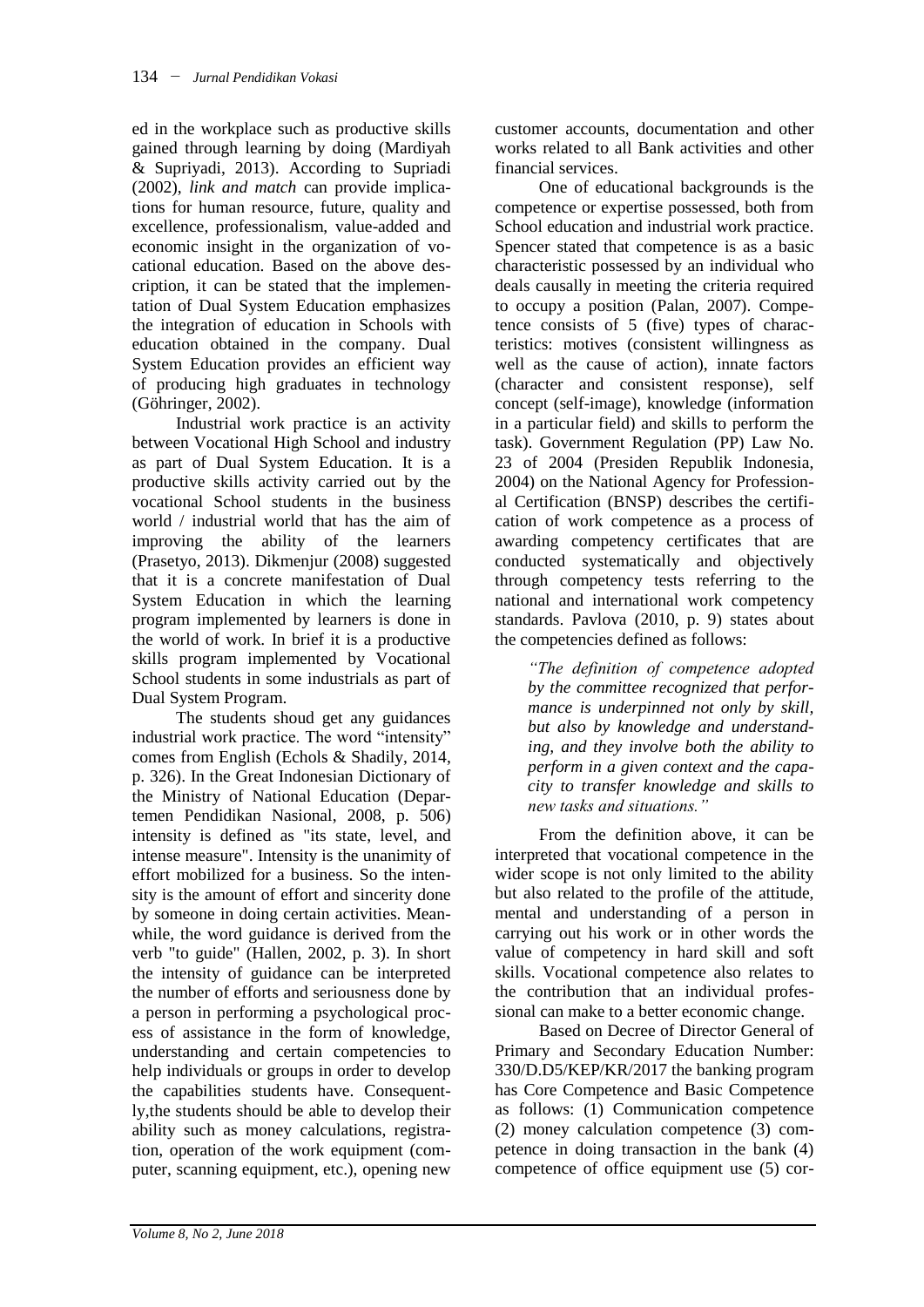respondence competence (6) administrative competence and accounting (7) competence in managing service and trade accounting cycles (8) competence to manage the Cash of Banks and Small Cash (9) competence to operate the processing of numbers (10) documentation competence.

Referring to the above descriptions, the purpose of this study is to determine the level of each variable and to know the influence (1) industrial work practice; (2) guidance intensity of industrial side; (3) vocational competence; (4) guidance intensity of industrial side, and students' vocational competencies stimultanouly on the working readiness of the students of banking ofVocational High School Perbankan Pekanbaru.

### **RESEARCH METHOD**

This research is an ex-post facto research. It research is a study in which independent variables have occurred when the researcher began with observation of dependent variables in a study. Ex-post facto research was chosen to find the effect of independent variables on dependent variable. This research was conducted to find the influence of industrial work practice, guidance intensity of industrial side, and vocational competence on the readiness of students' work. This research includes descriptive research with quantitative approach.

This research was conducted in Vocational High School Perbankan in Pekanbaru: Vocationah High Schol of Perbankan Riau which is located on Jl. Majalengka, Sidomulyo Tim., Marpoyan Damai, Kota Pekanbaru, Riau and Vocational High School of IT Al-Izhar School Perbankan Syariah which is located on Jl.HR.Soebrantas Km.15. It was carried out from January 2018 involving observation, instrument making, data collection and research report.

The population of this research was taken from all of twelveth graders of Banking Program of Banking Vocational High Schools Pekanbaru academic year 2017/2018. The total of population was 106 which wastaken from 73 students of Vocationah High School Perbankan Riau and 33 students of Vocational High School of IT Al-Izhar School Perbankan Syariah. They were chosen as population of this research because they had industrial work

practice experience. Besides, they had prior knowledge about banking.

The sample was taken using (Isaac & Michael (1983, p. 192) formula:

$$
s = \frac{X^2 \, NP \, (1 - P)}{d^2(N - 1) + X^2 \cdot P(1 - P)}
$$

The sample technique used in this research is *Propotional Random Sampling.*  The sample is taken proportionally based on number of students of each School using the following formula:

$$
s = \frac{n}{N} x S
$$

In this research, documentation and closed questionnaire method was used. Documenation was used to measure independent variables: Vocational Competence, in which the data were taken from semester one report result of grade twelve of 2017//2018 and students' practical industrial work' scores of Banking Program in Pekanbaru Academic Year 2016/2017.

Questionnaire was used to obtain data about the experience of industrial work practice, guidance intensity of industrial side and the readiness of the students of class XII of Vocatioan High School Perbankan in the academic year 2017/2018. A written questionnaire was given to the respondentsusing Likert scale with four alternative answers are as follows: strongly agree, agree, disagree, and strongly disagree.

The technique used was descriptive analysis, test of precondition analysis, multiple regression hypotheses. In the descriptive analysis, table, chart, diagram, mean, modus, median, and standard deviation are presented. Before data analysis was done, precondition analysis test was conducted: (1) normality test, (2) linearity test, and (3) multicolinearity test.

Multiple regression analysis is used to determine the state of the dependent variable if the predictor value of the independent variable is manipulated. The magnitude of the influence of industrial work practice  $(X1)$ , the magnitude of intencity guidance of industrial side (X2), and the variability of vocational competencies (X3) that can be varied which is used to predict students' work readiness (Y). The equations used is:

 $Y = a + b1 X_1 + b2 X_2 + b3 X_3$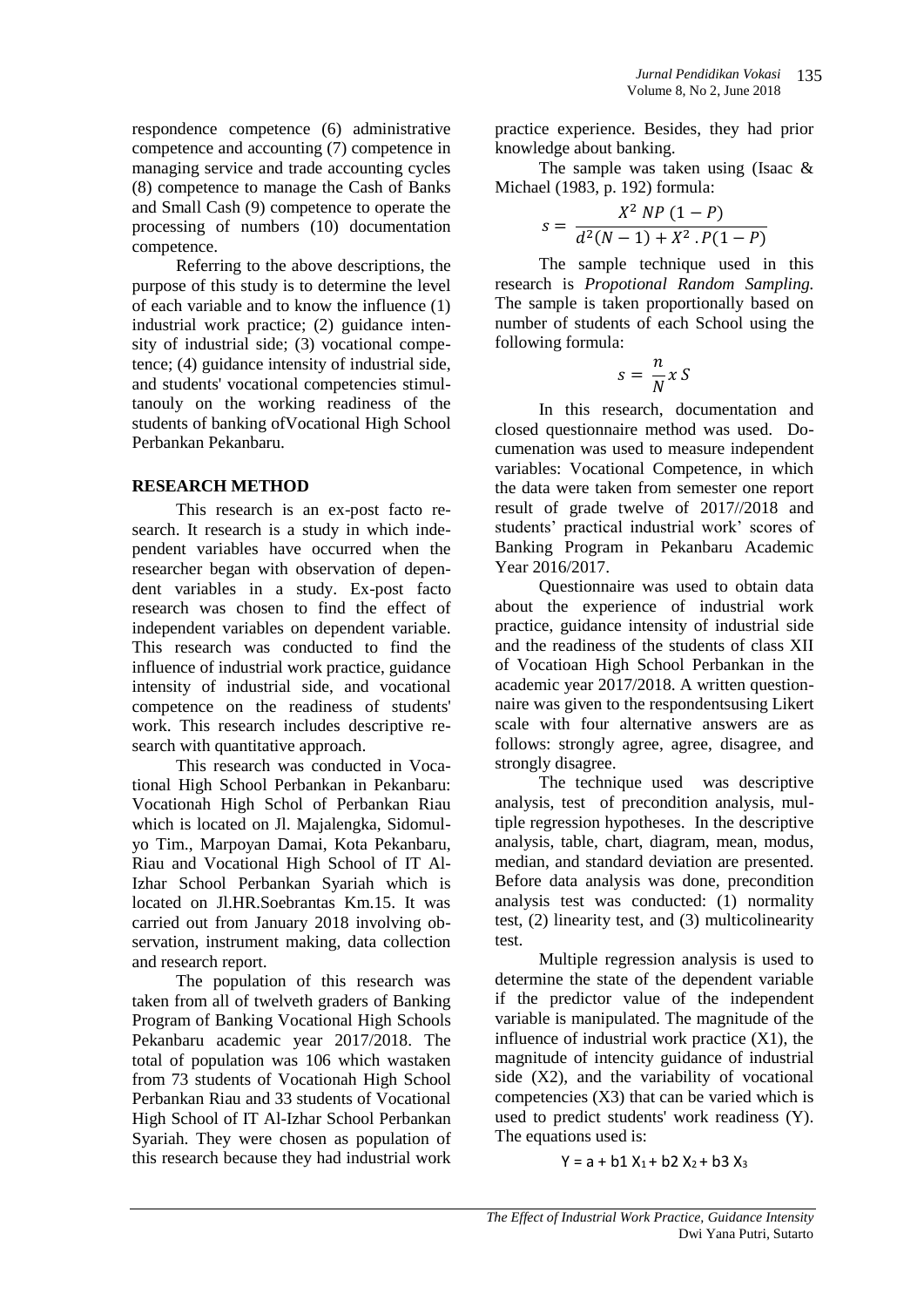#### **RESEARCH FINDINGS AND DISCUSSION**

#### **Research Findings**

Precondition analysis test consits of normality test, linearity test, and multicoliniearity test.

#### **Normality Test**

Normality test was conducted using *SPSS 20 for windows.* The results of the test are presented in table 1. Normality test using KolmogorovSmirnov is normally distributed if Asymp. Sig (2 tailed) value  $> 0.05$  at level significant  $(\alpha)$ .

|  |  | Table 1. The results of Normality Test |  |
|--|--|----------------------------------------|--|
|--|--|----------------------------------------|--|

| Variable                                 | Asymp.<br>Sig. | Criterion Result |                         |
|------------------------------------------|----------------|------------------|-------------------------|
| Industrial Work<br>Practice              | 0,350          |                  | Normally<br>Distributed |
| Guidance Intensity<br>of Industrial Side | 0.980          |                  | Normally<br>Distributed |
| Vocatioanal<br>Competence                | 0,110          | > 0.05           | Normally<br>Distributed |
| Students' Working<br>Readiness           | 0.518          |                  | Normally<br>Distributed |

Normality test using Kolmogorov-Smirnov indicates that Asymp. Sig (2 tailed) value for Industrial Work Practice is 0,350 > 0,05 at level significant ( $\alpha$ ), Asymp. Sig (2) tailed) value for Guidance Intensity of Industrial Side is 0,0980> 0,05 at level significant ( $\alpha$ ), Asymp. Sig (2 tailed) value for Vocational Competence is 0,110> 0,05 at level significant ( $\alpha$ ), and Asymp. Sig (2 tailed) value for Students' Working Readiness is 0,518> 0,05 at level significant  $(\alpha)$ . In brief, all the variable data are normally distributed.

### **Linearity Test**

Linearity was done using *SPSS 20.0 for windows.* 

Table 2. The Results of Linearity Test

| Sig.<br>Result<br>Criterion<br>Variable<br>Linier<br>0,689<br>Industrial Work<br>Practice<br>Linier<br>0,476<br>Guidance Intensity of<br>> 0.05<br>Industrial Side<br>Linier<br>0,152<br>Vocatioanal |            |  |  |
|------------------------------------------------------------------------------------------------------------------------------------------------------------------------------------------------------|------------|--|--|
|                                                                                                                                                                                                      |            |  |  |
|                                                                                                                                                                                                      |            |  |  |
|                                                                                                                                                                                                      |            |  |  |
|                                                                                                                                                                                                      |            |  |  |
|                                                                                                                                                                                                      |            |  |  |
|                                                                                                                                                                                                      |            |  |  |
|                                                                                                                                                                                                      | Competence |  |  |

Based on Table 2, it is clearly displayed that significance value on *deviation from liniearity* of the Industrial Work Practice  $(X_1)$ and Students' Working Readiness Variable  $(Y)$  is  $0.689 > 0.05$ . It indicates that the relationship between the two variables are linear. The significance value on *deviation from liniearity* of the Guidance Intesity of Industrial Side  $(X_2)$  and Students' Working Readiness Variable (y) is  $0.475 > 0.05$ . It indicates that the relationship between the two variables are linear. The significance value on *deviation from liniearity* of the Vocational Competence  $(X_3)$  and Students' Working Readiness Variable (y) is  $0,152 > 0,05$ . It indicates that the relationship between the two variables are linear.

#### **Multicolinearity Test**

The results of linearity test was performed using *SPSS 20,0 for Windows* which are presented in table 3. The multicolinearity test was conducted using *Variance Inflation Factor* (VIF) technique .

Table 3. The Results of Multicolinearity Test

|                                                |       |        | $\cdots$ |        |                                           |
|------------------------------------------------|-------|--------|----------|--------|-------------------------------------------|
| Variable                                       | Tole- | Crite- | VIF      | Crite- | Result                                    |
|                                                | rance | reon   |          | reon   |                                           |
| Industrial<br>Work<br>Practice                 | 0,567 |        | 1,764    |        | Multico-<br>linearity<br>doesn't<br>occur |
| Guidance<br>Intensity of<br>Industrial<br>Side | 0,572 | > 0.1  | 1,750    | < 10   | Multico-<br>linearity<br>doesn't<br>occur |
| Vocatioanal<br>Competence                      | 0.985 |        | 1,015    |        | Multico-<br>linearity<br>doesn't<br>occur |

Multicolinearity doesn't occur if coefisien (r) inter dependent variable is lower or equal 0,60 ( $r \le 0.60$ ). On the other sides, multicolinearity occurs if  $\alpha$  counted  $>\alpha$  and VIF counted < VIF. *Tolerance* (α) of this test is 10%, so that  $\alpha$  counted must be higher than 10% (0,1) and VIF counted must be lower than 10.

The results of the multicolinearity test using SPSS 20.0 for Windows explains that: the tolerance value of the Industrial Work Practice  $(X1)$  is  $0.567 > 0.1$  and VIF value is 1,764 < 10. Thus, multicolinearity doesn' occur. the tolerance value of Guidance Inten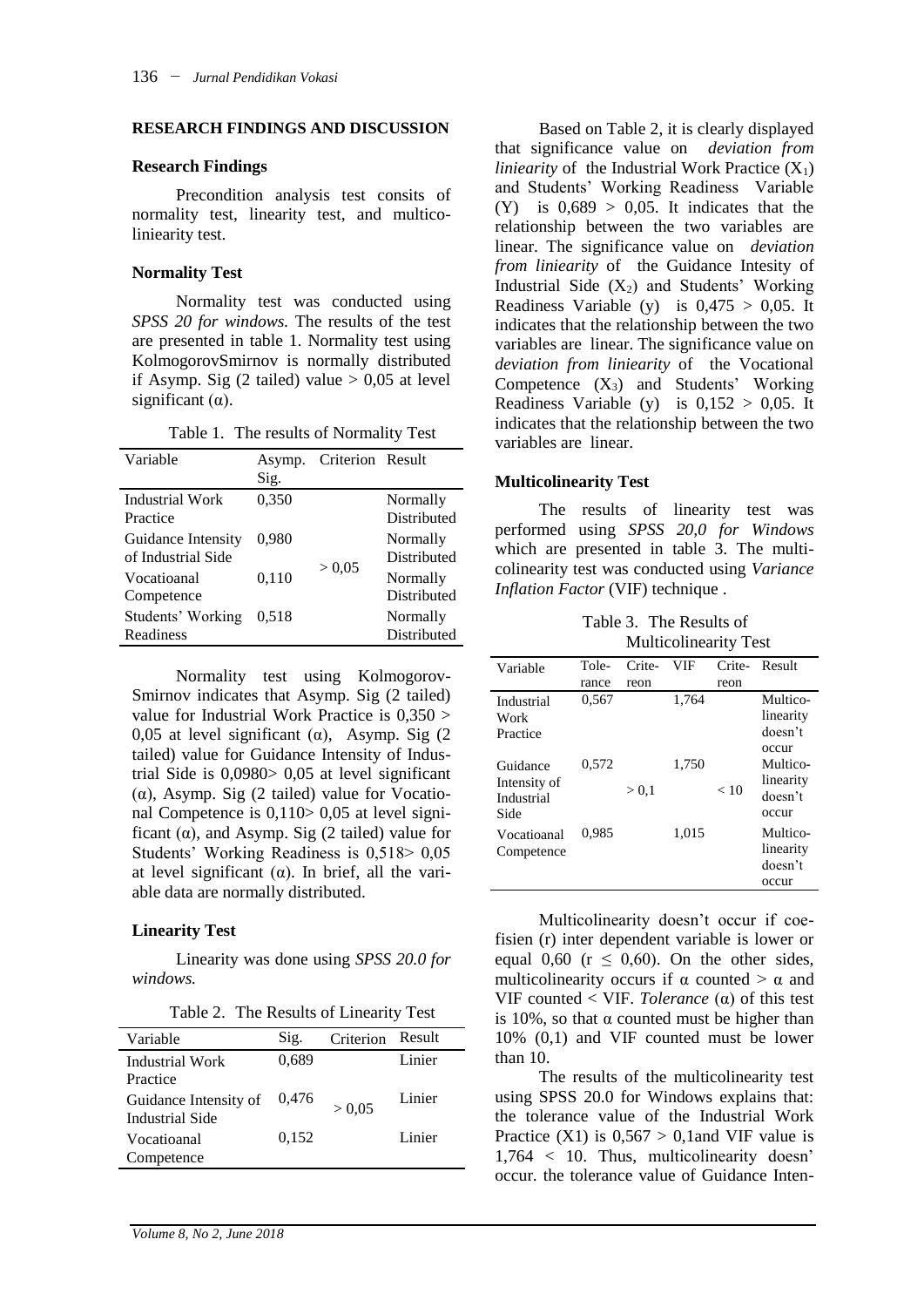sity of Industrial Side  $(X2)$  is  $0.572 > 0.1$  and VIF value is  $1.750 < 10$ . It indicates that multicolinearity doesn' occur. the tolerance value of Vocational Competence (X3) is  $0.985 > 0.1$  and VIF value is  $1.015 < 10$ . It indicates that multicolinearity doesn' occur.

### **Hypothesis Test**

#### *First Hypothesis Test*

The first hypothesis of this research is the effect of industrial work practice on students' working readiness.This hypothesis was done by looking at the value of t<sub>obtained</sub> and t<sub>table</sub> for 83 samples with sig  $<$  5% (0,05). If tobained is higher than ttable, Ho is rejected and Ha is accepted.

Table 4. The Results of Multiple Regression for the First Hypothesis

| Unstandardized<br>Coefficients |     | Standardized<br>Coefficients |      | Sig.  |      |  |
|--------------------------------|-----|------------------------------|------|-------|------|--|
|                                | R   | Std. Error                   | Beta |       |      |  |
|                                | 291 | -121                         | 284  | 2.414 | -018 |  |
|                                |     |                              |      |       |      |  |

Table 4 demonstrates that the value of  $t_{\text{obained}} > t_{\text{table}}$  (2,414 > 1,98) at significance level 5% with p value is 0,05. It shows that Ha is accepted and Ho is rejected. In short, industrial work practice had a significant effect on the working readiness of twelveth grade students' of banking program of Vocational High School Perbankan Pekanbaru academich year 2017/2018.

#### *Second Hypothesis Test*

The second hypothesis of this research is the effect of guidance intensity of industrial side on students' working readiness.This hypothesis was done by looking at the value of t<sub>obtained</sub> and t<sub>table</sub> for 83 samples with sig  $\lt$ 5% (0,05). If  $t_{\text{obained}}$  is higher than  $t_{\text{table}}$ , Ho is rejected and Ha is accepted.

Table 5. The Results of Multiple Regression for the Second Hypothesis

|     |                                | 11 y poulosis                |       |      |
|-----|--------------------------------|------------------------------|-------|------|
|     | Unstandardized<br>Coefficients | Standardized<br>Coefficients |       | Sig. |
| в   | Std. Error                     | Beta                         |       |      |
| 209 | .074                           | .330                         | 2.822 | 006  |
|     |                                |                              |       |      |

Table 5 displays that the value of tobained  $>$  t<sub>table</sub> (2,822  $>$  1,98) at significance level 5% with p value is 0,05. It shows that Ha is accepted and Ho is rejected. In brief, the guidance intensity of industrial side had a significant effect on the working readiness of twelveth grade students' of banking program of Vocational High School Perbankan Pekanbaru academich year 2017/2018.

#### *Third Hypothesis Test*

The third hypothesis of this research is the effect of vocational competence on students' working readiness. This hypothesis was done by looking at the value of tobtained and t<sub>table</sub> for 83 samples with sig  $<$  5% (0,05). If t<sub>obained</sub> is higher than t<sub>table</sub>, Ho is rejected and Ha is accepted.

| Table 6. The Results of Multiple |
|----------------------------------|
| Regression for Third Hypothesis  |

|      | Unstandardized<br>Coefficients | Standardized<br>Coefficients $t$ |       | Sig. |
|------|--------------------------------|----------------------------------|-------|------|
| в    | Std. Error                     | <b>Beta</b>                      |       |      |
| .346 | -147                           | 209                              | 2.348 | 021  |

Table 6 clearly shows that the value of  $t_{\text{obained}} > t_{\text{table}}$  (2,348 > 1,98) at significance level 5% with p value is 0,05. It means that Ha is accepted and Ho is rejected. In brief, the vocational competence had a significant effect on the working readiness of twelveth grade students' of banking program of Vocational High School Perbankan Pekanbaru academich year 2017/2018.

#### *Forth Hypothesis Test*

The forth hypothesis of this research is the effect of industrial work practice, guidance intensity of industrial side, and vocational competence on students' working readiness. This hypothesis was tested uisng multiple regression analysis and further processed using *SPSS 20.0 for Windows*. If  $t_{\text{obtained}}$  is higher than  $t_{\text{table}}$  for 83 samples at significant level 5% (0,05), Ho is rejected and Ha is accepted.

Table 7. The Results of Multiple Regression for Forth Hypothesis

|       | r4<br>(correlation) (determination) | F | Sig Conclusion                       |
|-------|-------------------------------------|---|--------------------------------------|
| 0.618 | 0.381                               |   | 16,235 .015 <sup>b</sup> Significant |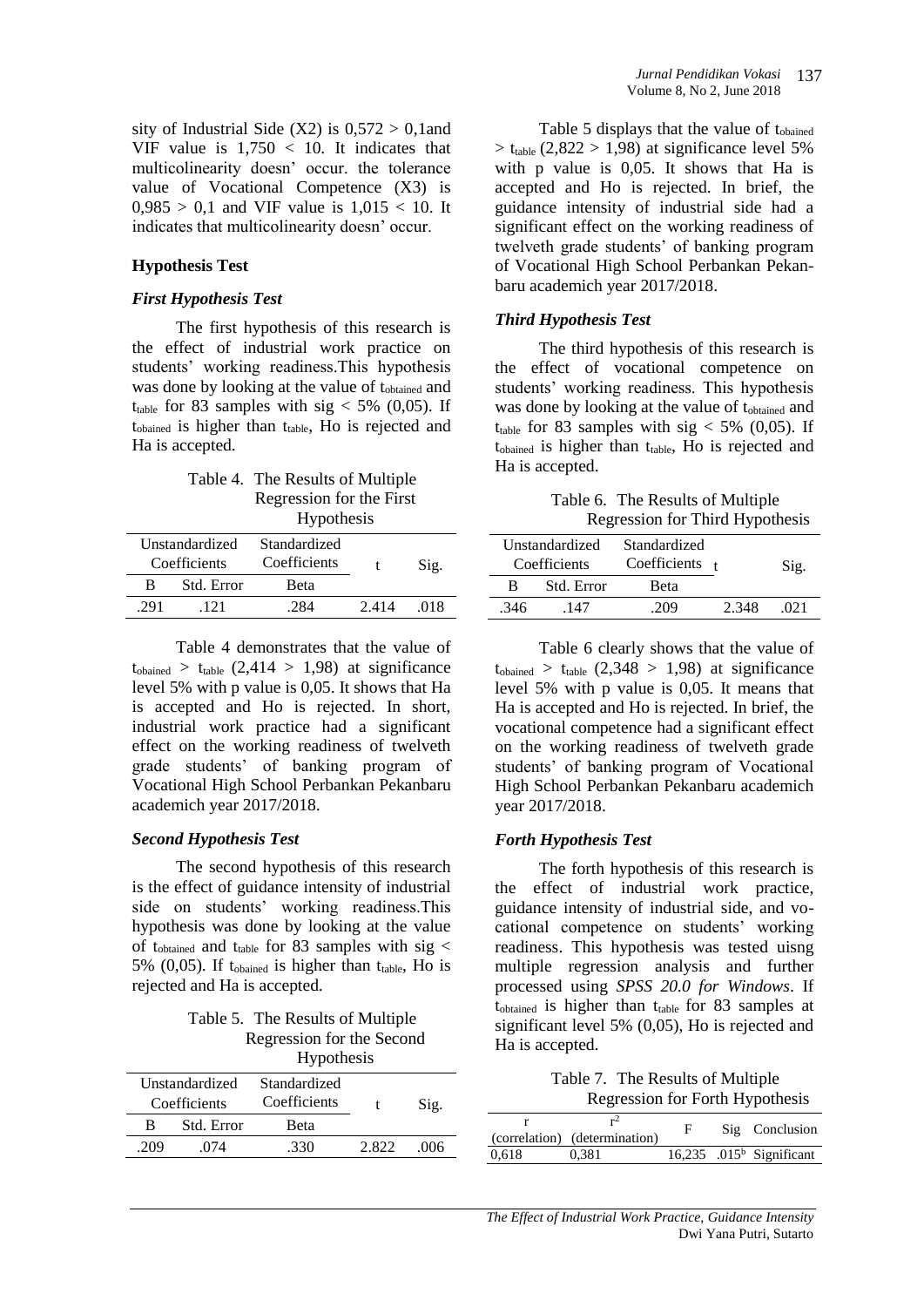The analysis results using *SPSS 20,0 for Windows* show that  $F_{\text{obtained}} > F_{\text{table}} (16,235 >$ 3,11) and  $\alpha_{\text{obtained}} \ll \alpha_i (0.015 \lt 0.05)$ . It means Ha is accepted and Ho is rejected. In conclusion, industrial work practice, guidance intensity of industrial side, and vocational competence simultanously had a significant effect on the working readiness of twelveth grade students' of banking program of Vocational High School Perbankan Pekanbaru academich year 2017/2018

### **Relative and Effective Contribution**

Relative and effective contribution aims to find out contribution of every predictor variable on criterium. The calculation using *SPSS 20,0 for Windows* shows that industrial work practice  $(X_1)$  has coefisien value 0,291, guidance intensity of industrial side  $(X_2)$  has coefisien value 0,209, and vocational competence  $(X_3)$  has coefisien value 0,346. Therefore, the regression equation is as follows:

$$
Y = 62,637 + 0,291X1 + 0,209X2 + 0,346X3
$$

Note:

 $X_1$  = Industrial Work Practice

 $X_2$  = Guidance Intensity of Industrial Side

 $X_3$  = Vocational Competence

 $Y =$  Students' Working Readiness

The constant value of this equation is 62,637. Thus, If industrial work practice  $(X_1)$ , guidance intensity of industrial side  $(X_2)$ , and vocational competence  $(X_3)$  is assumed 0, it means the students' working readiness (Y) is 62,637 points. The coefisien regression value of industrial work practice  $(X_1)$  is 0,291. The students' working readines (Y) will increase 0,291 point if industrial work practice variable  $(X_1)$  increases 1 point with an assumption that guidance intensity of industrial side variable  $(X_2)$ , and vocational competence variable  $(X_3)$  are fixed. The coefisien regression value of guidance intensity of industrial side  $(X_2)$  is 0,209. The students' working readines (Y) will increase 0,209 point if guidance intensity of industrial side variable  $(X_2)$  increases 1 point with an assumption that industrial work practice variable variable  $(X_1)$ , and vocational competence variable  $(X_3)$  are fixed. The coefisien regression value of vocational competence variable  $(X_3)$  is 0,346. The students' working readines (Y) will increase 0,346

point if vocational competence variable  $(X_3)$ increases 1 point with an assumption that industrial work practice variable variable  $(X_1)$ , guidance intensity of industrial side variable  $(X_2)$  are fixed.

The relative contribution of industrial work practice  $(X_1)$  on students' working readiness (Y), guidance intensity of industrial side( $X_2$ ) on students' working readiness (Y), and vocational competence  $(X_3)$  on students' working readiness (Y) are displayed in the following table.

Table 8. Coefisien Value b, Cross Product of Each Variable

| Variabel                            | B     | ∑ху            |
|-------------------------------------|-------|----------------|
| Praktik Kerja Industri              |       | 0,291 1794,169 |
| Intensitas Bimbingan Pihak Industri | 0.209 | 1900.952       |
| Kompetensi Kejuruan                 |       | 0,346 134,181  |

Based on Table 8, relative distribution of each variable can be calculated using the following formula.

$$
JK_{reg} = a_1 \sum x_1 y + a_2 \sum x_2 y + a_3 \sum x_3 y
$$
  
\n= (0,291 x 1794,169) + (0,209 x 1900,952)  
\n+ (0,346 x 134,181)  
\n= 522,1 + 397,3 + 46,4  
\n= 965,8  
\nSRx<sub>1</sub>% =  $\frac{a_1 \sum x_1 y}{JK_{reg}} x100\%$   
\n=  $\frac{522.1}{965,8} x100\%$   
\n= 57,39%  
\nSRx<sub>2</sub>% =  $\frac{a_2 \sum x_2 y}{JK_{reg}} x100\%$   
\n=  $\frac{397,3}{965,8} x100\%$   
\n= 41,13%  
\nSRx<sub>3</sub>% =  $\frac{a_3 \sum x_3 y}{JK_{reg}} x100\%$   
\n=  $\frac{46,4}{965,8} x100\%$   
\n= 1,48%

 $SRx_1\% + SRx_2\% + SRx_3\% = 57,39\% + 41,13\%$  $+ 1,48\% = 100\%$ 

Furthermore, the effective contribution of the independent variable of industrial work practice  $(X_1)$  to the dependent variable of students' working readiness (Y), effective contribution of independent variable of guidance intensity of industrial side  $(X_2)$  to the dependent variable of students' working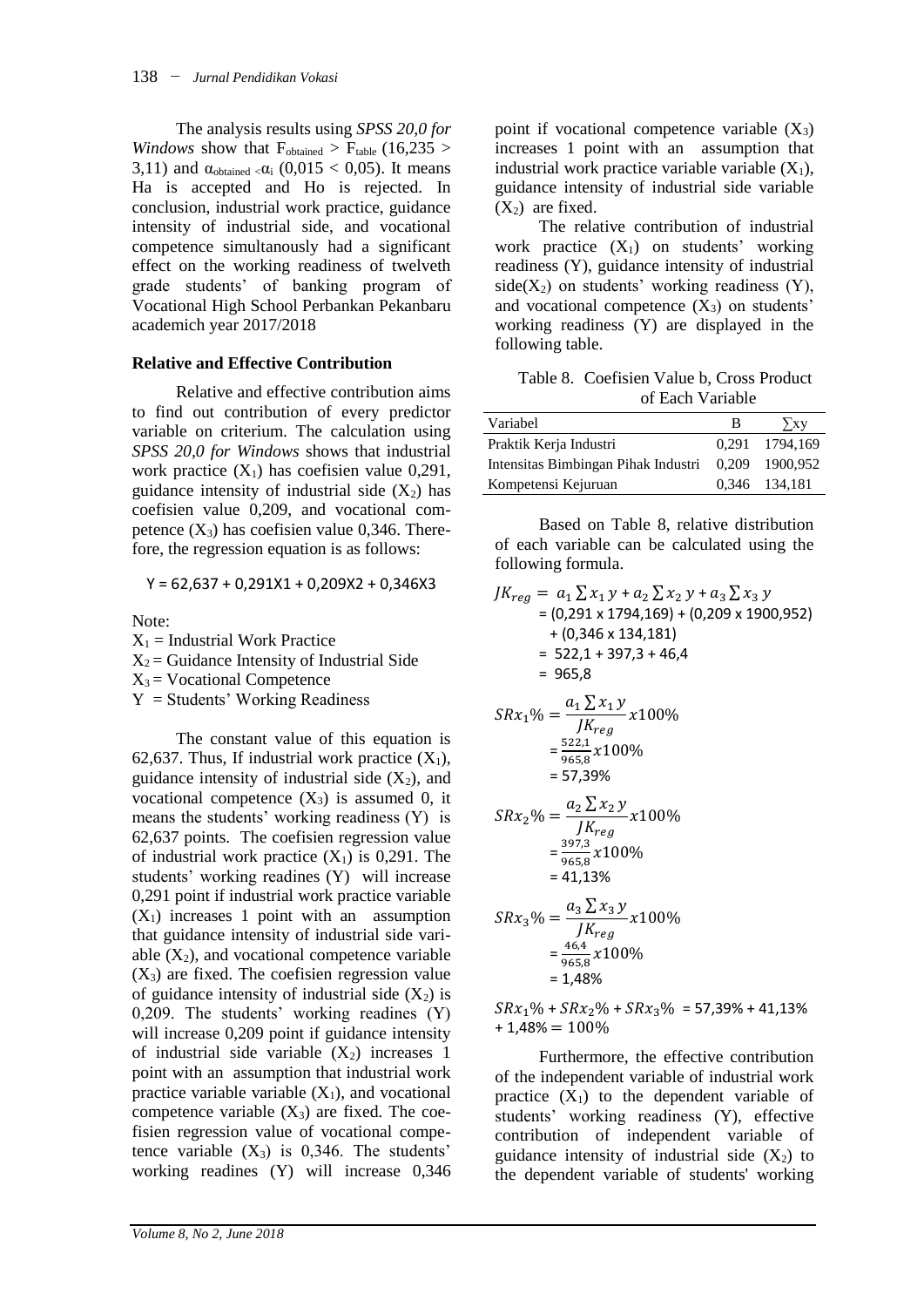readiness (Y) and effective contribution of vocational competence independent variable  $(X_3)$  to the dependent variable of students' work readiness (Y) are calculated using the following formula.

SE  $X_1\% = (aX_1.\sum x_1y.R^2.100\%)$ = (0,291.1794,169.0,381.100%)  $= 27,63%$ 

- SE  $X_2\% = (aX_2.\sum x_2y.R^2.100\%)$ = (0,209.1900,952.0,381.100%) = 21,03%
- SE  $X_3\% = (aX_3.\sum x_3y.R^2.100\%)$ = (0,346.134,181.0,381.100%)  $= 2,46%$
- SE Total % = SE  $X_1\%$  + SE  $X_2\%$  + SE  $X_3\%$  $= 27,63\% + 21,03\% + 2,46\%$ = 51,12%

From the total of effective contribution (51,12%) can be described that industrial work practice variable  $(X_1)$  has effective contribution 27,63%, guidance intensity of industrial side varible  $(X_2)$  has effective contribution 21,03%, and vocational competence variable  $(X_3)$  has effective contribution 2,46%. The other unlimited variables in this research has effective contribution 48,88%.

### **Discussion**

This discussion is delivered based on the research findings which is reffered to the following formulation of problem:

### *The Effect of Industrial Work Practice (X1) on Students' Working Readiness (Y).*

Students can get valuable knowledge and competence through industrial work practice. Competence persons are ones who have large knowledge and experiences related to their skills. Experiences, guidance, and competence can be obtained by actively taking part in the workplace. The experiences obtained in the workplace could give a significant effect on the students' work quality. The better work quality the better value can be obtained. At the same time, they also will be more ready to work.

The research findings indicate that there is a significant relationship among of the variables. It is found that tobtained is 5.554 which is bigger than  $t_{table}$  (1.98) at significant level 5%. As the result, Ho is rejected and Ha

is accepted. On the other words, there is a significant relationship between industrial work practice on the working readiness of twelveth grade students' of banking program of Vocational High School Perbankan Pekanbaru academic year 2017/2018. It means that the students will have higher working readiness if they seriously take part in the work place. Therefore, to prepare the stu-dents' working readiness, good industrial work practice is definitely required.

### *The Effect of Guidance Intensity of Industrial Side (X2) on Students' Working Readiness (Y)*

Guidance intensity of industrial side means the amount of guidance given to students in developing their skills. The guidance given has large influence on the students' knowledge. The students' work quality is absolutely influenced by knowledge obtained in the industrial. Therefore, the more guidance students get, the more they can learn from it. On the other words, the students' working readiness is also influenced by guidance intensity.

The research findings indicate that there is a significant relationship among of the variables. It is found that tobtained is 5.663 which is bigger than  $t_{table}$  (1.98) at significant level 5%. As the result, Ho is rejected and Ha is accepted. On the other words, there is a significant relationship between guidance intensity of industrial side on the working readiness of twelveth grade students' of banking program of Vocational High School Perbankan Pekanbaru academic year 2017/2018.

This study also produces the same fact that the guidance given by the industry affects level of readiness of students' work. The data can be interpreted that the higher the intensity of the guidance of the industry, the higher the level of readiness of the students works. The low intensity of guidance given by in the industrial is caused by the unreadiness of the students. On the other words, they have lack of basic knowledge about industrial.

### *The Effect of Vocational Competence (X3) on Students' working Readiness (Y)*

Vocational competence were measured based on both semester one report results of twelveth graders in academic year 2017/2018 and students' practical industrial work' scores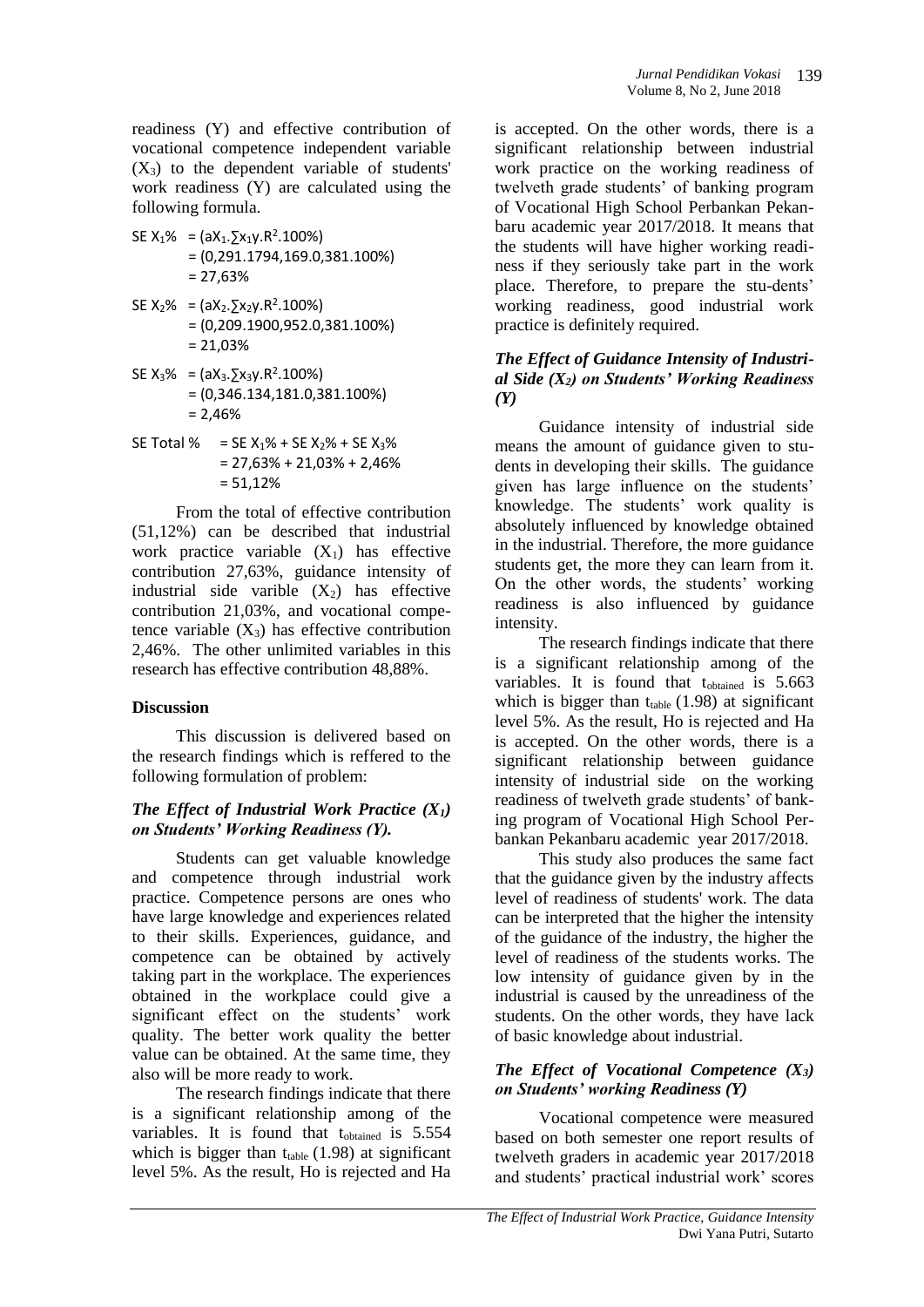of Banking Program in Pekanbaru Academic Year 2016/2017. The scores obtained can affect both the knowledge obtained either in theory or direct practice and improve the students' working readiness.

The research findings indicate that there is a significant relationship among of the variables. It is found that tobtained is 5.250 which is bigger than  $t_{table}$  (1.98) at significant level 5%. As the result, Ho is rejected and Ha is accepted. On the other words, there is a significant relationship between vocationl competence on the working readiness of twelveth grade students' of banking program of Vocational High School Perbankan Pekanbaru academic year 2017/2018.

Based on the data, the students' competence is categorized to good. On the other words, they are ready to compete in some industrials. As the result, Industrial can select qualified or competence students who are ready to work from Vocational High School graduates.

### *The Effect of Industrial Work Practice (X1), Guidance Intensity of Industrial Side (X2), and Vocational Competence (X3) on Students' Working Readiness (Y)*

Based on the research findings, it is found that there is a significant relationship of industrial work practice, guidance intensity of industrial side, and vocational competence on the working readiness of twelveth grade students' of banking program of Vocational High School Perbankan Pekanbaru academic year 2017/2018. Based on F test, it is obtained that  $F_{\text{obtained}} > F_{\text{table}} (16,235 > 3,11)$  and  $\alpha_{\text{obtained}}$  $\alpha_i$  (0,015 < 0,05). It means Ha is accepted and Ho is rejected. In conclusion, industrial work practice, guidance intensity of industrial side, and vocational competence simultanously had a significant effect on the working readiness of twelveth grade students' of banking program of Vocational High School Perbankan Pekanbaru academich year 2017/2018

Industrial work practice, Guidance Intensity of Industrial Side, and Vocational Competence the working readiness of twelveth grade students' of banking program of Vocational High School Perbankan academic year 2017/2018 had correlation coefficient and determination 38.10%. As the result, it is possible that the Practice of Industrial work practice, Guidance Intensity

of Industrial Side, and Vocational Competence could be used as prediction of students' working readiness. This effect was also reinforced by effective contribution 51.12% that can be explained that the variable of Industrial work practice  $(X_1)$  had an effective contribution 27.63%, Guidance Intensity of Industrial Side variable  $(X_2)$  had an effective contribution 21.03% and Vocational Competence  $(X_3)$  had an effective contribution 2.46%.

It means that, the students' working readiness would also increase if the implementation of industrial work practice carried out well which is supported by the Guidance Intensity of Industrial Side and vocational competence obtained in the form of knowledge and practice increased, Consequently the purpose of vocational education that create graduates to be capable for work will be achieved. Therefore, after the students have done industrial work practice, the students will get direct experience visually about how the real world of work, improve their skills, and provide confidence for students in preparing themselves to join with work world after their graduation from vocational high School. Hopefully, the main purpose of Vocational High School to create capable students to work is reached.

## **CONCLUSIONS**

Based on data analyses obtained, conclusions are drawn as follows:

First, the level of industrial work practice experience of the twelveth grade students' of banking program of Vocational High School Perbankan Pekanbaru was categorized to *high* with everage score 57,27 which can be seen in interval  $61,95 > X \geq$ 57,28. Second, the levelve of guidance intensity of industrial side given to the twelveth grade students' of banking program of Vocational High School Perbankan Pekanbaru was categorized to *low* with everage score 66,64 which can be seen in interval  $66,64 > X$  $>$  59.08.

Third, the level of vocational competence obtained by the twelveth grade students' of banking program of Vocational High School Perbankan Pekanbaru was categorized to *good/competence* with everage score 89,17 which can be seen in interval 80-89. Fourth, The level of the working readiness of the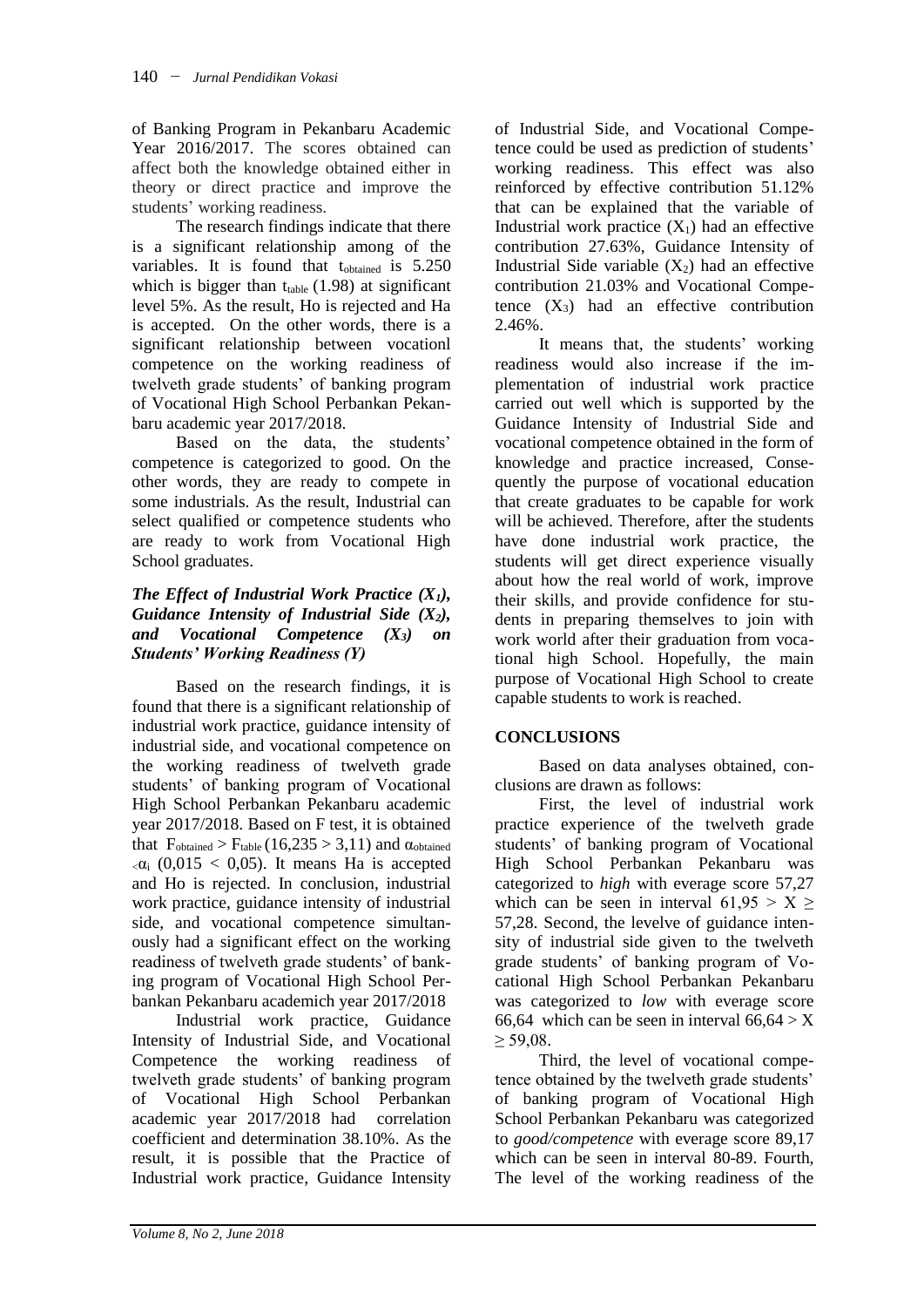twelveth grade students' of banking program of Vocational High School Perbankan Pekanbaru was categorized to *low* with everage score 62,39 which can be seen in interval  $62,39 > X \geq 57,60$ .

Fifth, indusrial work practice had positive and significant effect on the working readiness of the twelveth grade students' of banking program of Vocational High School Perbankan Pekanbaru. It is concluded based on effective contribution value was 27,63% and p value was 0,00. Sixth, guidance intensity of industrial side had positive and significant effect on the working readiness of the twelveth grade students' of banking program of Vocational High School Perbankan Pekanbaru. It is concluded based on effective contribution value was 21,03%% and p value was 0,00.

Seventh, vocational competence had positive and significant effect on the working readiness of the twelveth grade students' of banking program of Vocational High School Perbankan Pekanbaru. It is concluded based on effective contribution value was 2,46% and  $t_{\text{obtained}}$  value >  $t_{\text{table}}$  (2,348 > 1,98) at significant level 5% and p value was 0,00. Eighth, industrial work practice, guidance intensity of industrial side, vocationa competence simultanously had positive and significant effect on the working readiness of the twelveth grade students' of banking program of Vocational High School Perbankan Pekanbaru with contribution 51,12% and  $R^2 = 0,381$  and nilai  $F_{\text{obtained}} > F_{\text{table}}$  (16,235 > 1,98) at significant level 5% and p value was 0.00.

The suggestions that may be provided for this research are as follow:

First, to improve the quality of the implementation of industrial work practice the chief department of Banking expertise can convey to teachers competence in addition to science theory to master the techniques in the field of banking. The competency teacher of Banking is expected to perform guiding and supervision during the teaching practicum process. The contents of the general guidance of the material up to the practice of the students include the knowledge that students need in the industry and the necessary work practices after graduation to work in the workplace. In addition to the knowledge and practice teachers also provide materials related to the readiness of student work,

among others: self-confidence, cooperation, quality of work, skills, initiative and creative and responsible.

Second, schools are expected to give clear guidance assessment to industrial in order that there is a common standard of assessment between industry. The Schools are expected to cooperate with some direct industrial which has been considered feasible for the implementation of industrial work practice so that it can be directly deployed to the workplace in accordance with the vocational program. The Schools are expected to better prepare students for taking part in the industrial so that it is easier to do guidance to students.

Third, industry is expected to provide good guidance to students who take part in the industrial work practice. By giving the list of tasks in the implementation of industrial work practice. Fouth, the School should improve the readiness of the students' work by providing training before conducting industrial work practice.

### **REFERENCES**

- Deissinger, T. (2010). Dual system. In P. Peterson, E. Baker, & B. McGaw (Eds.), *International Encyclopedia of Education Vol. 8* (pp. 448–454). Oxford: Elsevier.
- Departemen Pendidikan Nasional. (2008). *Kamus Besar Bahasa Indonesia* (rev). Jakarta: Balai Pustaka.
- Department of National Education. Undang-Undang Nomor 20 Tahun 2003 tentang Sistem Pendidikan Nasional (2003).
- Dikmenjur. (2008). *Pelaksanaan prakerin*. Jakarta: Departemen Pendidikan Nasional.
- Echols, J. M., & Shadily, H. (2014). *Kamus Inggris Indonesia*. Jakarta: Gramedia.
- Göhringer, A. (2002, July 3). University of cooperative education – karlsruhe: the dual system of higher education in Germany. Retrieved from https://www.ijwil.org/files/APJCE\_03\_2 \_53\_58.pdf
- Hallen, A. (2002). *Bimbingan dan konseling dalam islami*. Jakarta`: Ciputat Pers.
- Isaac, S., & Michael, W. B. (1983). *Handbook*